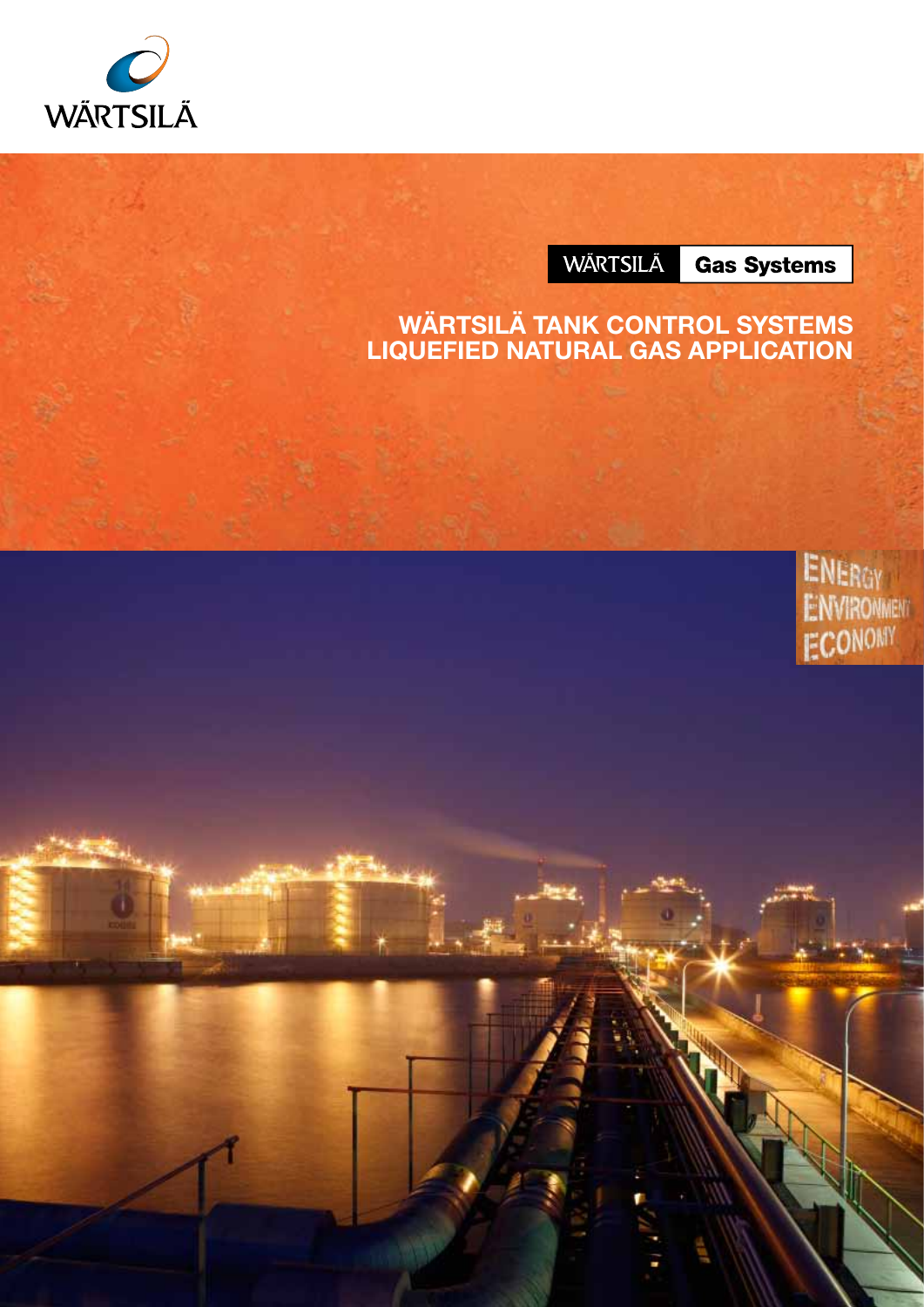# lnG StoRAGe tAnK TOTAL INSTRUMENTATION SOLUTION



 At wärtsilä we strive constantly to do what is best for you. This includes optimising the lifecycle value of your installations by offering precisely what you need; a promise we can deliver on since we provide the marine industry's most complete portfolio of products, integrated solutions and global services.

By prioritising operational efficiency, environmental excellence, fuel flexibility and 24/7 support, we work with you to find your shorter route to robust growth, greater profitability and regulatory compliance. This is why today, every third vessel in the world has a wärtsilä solution onboard.

#### leADinG tHe inDuStRY in liQuefieD GAS STORAGE INSTRUMENTATION AND SAFETY **SYSTEMS**

Since the earliest days of liquid gas storage, Wärtsilä Tank Control Systems has been at the cutting edge in developing technologies that increase the safety of LNG and LPG storage. In particular, the company's instrumentation and safety systems ensure that all hazardous aspects related to the storage are known and controllable.

In close cooperation with leading gas companies, new technologies have been developed and extensively tested for endurance, accuracy, and reliability in the harsh environments associated with liquid gas storage. Our highly accurate instrumentation, control platforms, and safety shut-off valve systems are installed worldwide to help protect

personnel, the environment, equipment, and the product itself.

If your product is LNG, LPG or ammonia, Wärtsilä Tank Control Systems can provide an application-specific solution for your business needs. Today, the liquid gas industry is driven by the economics of operational scale. In order to apply efficient business management, while adhering to stringent safety regulations, operations personnel must have access to correct information.

Throughout the production cycle, from storage to distribution, the availability of precise data is essential, and it needs to be relayed to the control room in real time. Whether your operation is large or small. our solutions are custom designed to suit your requirements best. They can operate independently, or be interconnected within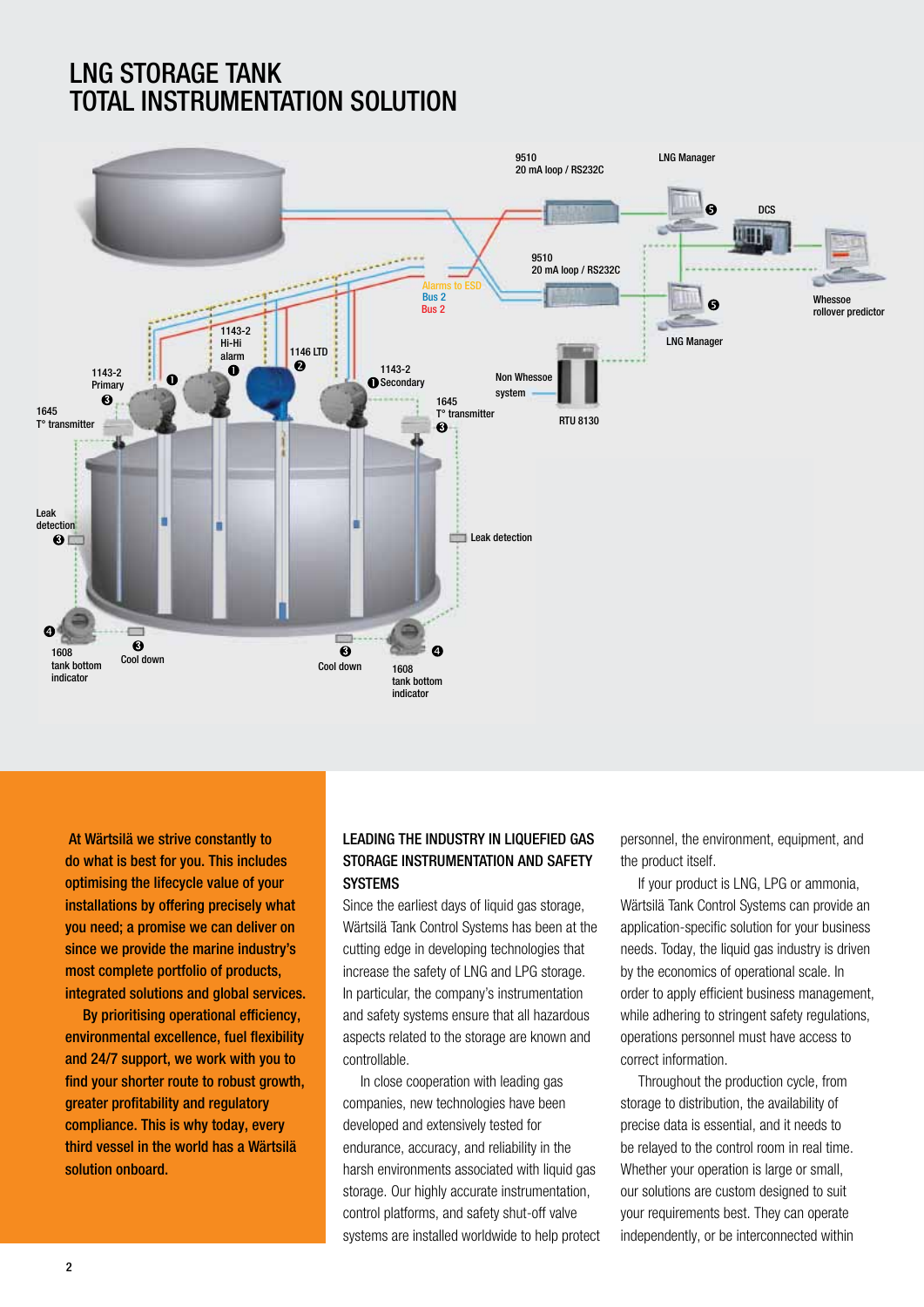#### $\bullet$  Model 1143 Mark II Servo Level gauge

Monitors level changes as small as 0.1mm.

Incorporating a single body concept, it accommodates all electronics, including the main power connection and redundant Modbus communication. The gauge is fully SIL-2 certified and, in a multi-gauge system application, conforms even to SIL-3. The Model 1143 gauge is suitable for custody transfer applications. The gauge has passed seismic testing and is certified to withstand a 12 g acceleration force.



<sup>2</sup> Model 1146 LTD gauge

The world's most advanced LTD gauge, this is also based on Wärtsilä Tank Control Systems's unique single body concept. It accommodates all electronics and wiring, and is mounted on a single flange. Travelling at user configurable speeds, it samples 250 data points to construct a detailed and accurate LID profile. Communication is via redundant Modbus. As with all gauges, the LTD also features a local LCD display, showing all process and diagnostics data, while an inspection window is used to verify the sensor's "home" position. The gauge has passed seismic testing and is certified to withstand an 8 g acceleration force.

#### <sup>3</sup> Model 1645 temperature/ pressure transmitter

Handles up to 16 RTD's and 3 pressure signals. It is linked to the level gauges for power and the communication of all measured data. With a daisy chain connection of up to 5 units in a local (IS) field-bus, it is capable of handling intank temperature masts, as well as leak detection and cool-down elements.

#### 4 model 1608 local indicator

Local, tank base indicator.

Model 1608 allows field operators to observe all measured data available on the local (IS) field-bus.

Like the temperature transmitters, it is powered from the level gauge.

#### **5** LNG Manager

All process data can be linked back to our PC-based, redundant, control engineering and configuration platform, the LNG Manager, or alternatively directly linked to the site's DCS.

In instances where the LNG tank gauging instruments are being linked directly to the site's DCS system, configuration and maintenance tasks are handled through a portable PC, known as the LNG System Maintenance Supervisor.



#### 6 emeRSon – RAPtoR 5900S with lnG antenna

High precision radar gauge for cryogenic liquefied gas. It is mounted in a still-pipe which gives a strong echo even under surface boiling conditions. A reference function allows check of measurement also when tank is closed. The gauge has OIML certified custody transfer accuracy. There are no moving parts meaning outstanding measurement reliability.

# <sup>2</sup> 2160 Field Communication Unit

The Rosemount 2160 Field Communication Unit polls data from all 2410 Tank Hubs and, upon request, sends tank data to the host computer in the control room.

 The Field Communication Unit communicates with all common host/DCS systems and also other vendor's gauges and control room equipment. Two units can be connected in parallel with one unit working as backup for the other.



a plant-wide system. Our vast experience, research, instrumentation technology, and service support will add value to your business. Our network of sales offices, application specialists, service facilities, and training centres provide local support to customers in key locations worldwide. This provides rapid access to a single point of contact in order to source the most effective solutions – Wärtsilä Tank Control Systems.

#### TOTAL LIQUEFIED NATURAL GAS STORAGE tAnK inStRumentAtion Solution

For those highly specialised applications, whereby safety, accuracy, reliability, and repeatability are of prime importance, you need look no further than Wärtsilä Tank Control Systems.

Our total LNG storage tank instrumentation solution comprises the following, fully integrated system components:

- SIL-3 certified servo level gauges
- High/high level alarm gauges
- Product temperature probes
- Fully automatic LTD gauges
- Leak detection and cooling temperature transmitter system
- PC based SCADA package
- Roll-over predictive alarm software
- LNG sampling system.

The entire system communicates via a redundant communication link.

#### ContRol PlAtfoRmS lnG mAnAGeR

All process data can be linked back to our PC based, redundant, control, engineering and configuration platform, LNG Manager<sup>®</sup>, and can be directly linked to the site's DCS.

In instances where the LNG tank gauging instruments are being linked directly to the site's DCS system, configuration and maintenance tasks are handled through a portable PC, called LNG System Maintenance Supervisor<sup>®</sup>.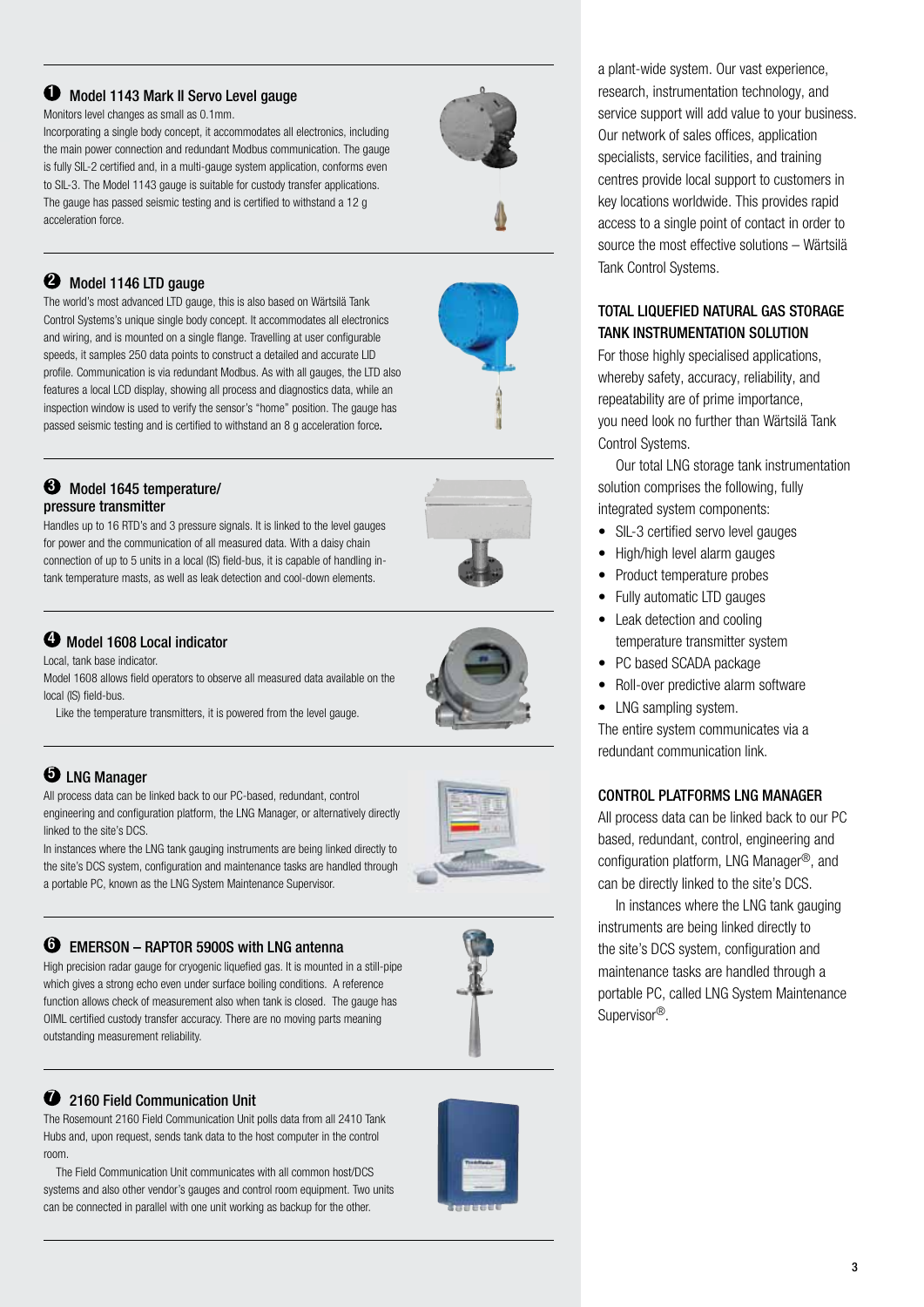

# tAnK ContRol SYStemS WÄRTSILÄ WHESSOE ROLLOVER PREDICTOR

Liquefied natural gas (LNG) terminals need to be able to store multiple grades of LNG, and to have sufficient storage capacity available for all of these. Managing storage to ensure availability and to optimise the use of storage capacity is therefore essential.

With the increasing diversification of LNG supply sources, an increase in short-term trade, and a general global trend towards the liberalisation of gas markets, reception terminals need to be able to deal with a greater variety of incoming LNG qualities. Furthermore, with the need to reduce capital and operating costs, the capacity of both existing and new storage tanks must be utilised to their fullest extent.

At the same time, while the LNG is in storage, boil-off will result in a continuous change of its chemical composition. Consequently, storing different grades of LNG in receiving tanks, together with the ongoing

modification of the chemical characteristics, calls for certain proactive measures. In particular, monitoring of the possible development of stratification is needed, and warning must be given in case unstable stratifications that might evolve into a rollover of the layers are detected.

A level temperature density gauge alone is simply not capable of monitoring the stratification evolution. Therefore, in collaboration with GDF Suez, Wärtsilä has developed the Wärtsilä Whessoe Rollover Predictor software. Thanks to the predictor you are able to make the right decisions at the right time, and to manage LNG storages in a safe, timely and optimal way.

The Wärtsilä Whessoe Rollover Predictor provides the user with a watchdog that monitors all the site components which impact and influence the formation and evolution of LNG stratification. The predictor continuously monitors all data and calculates the expected

development of stratification, if any.

Should a certain stratification appear likely to evolve into a rollover situation in any of the tanks linked to the same vapour space, the predictor automatically generates an alarm, leaving sufficient time for the operators to take corrective action. As such, the Wärtsilä Whessoe Rollover Predictor meets all requirements of the European SEVESO II directive.

The predictor detects the occurrence of a rollover within the next 30 days (configurable from 1 to 30 days), showing to the operator the:

- Tank where rollover is expected
- Remaining time to rollover
- Predicted boil-off gas level during rollover
- Predicted pressure (rise) during rollover

The Wärtsilä Whessoe Rollover Predictor handles all grades of LNG and calculates their chemical composition in real-time.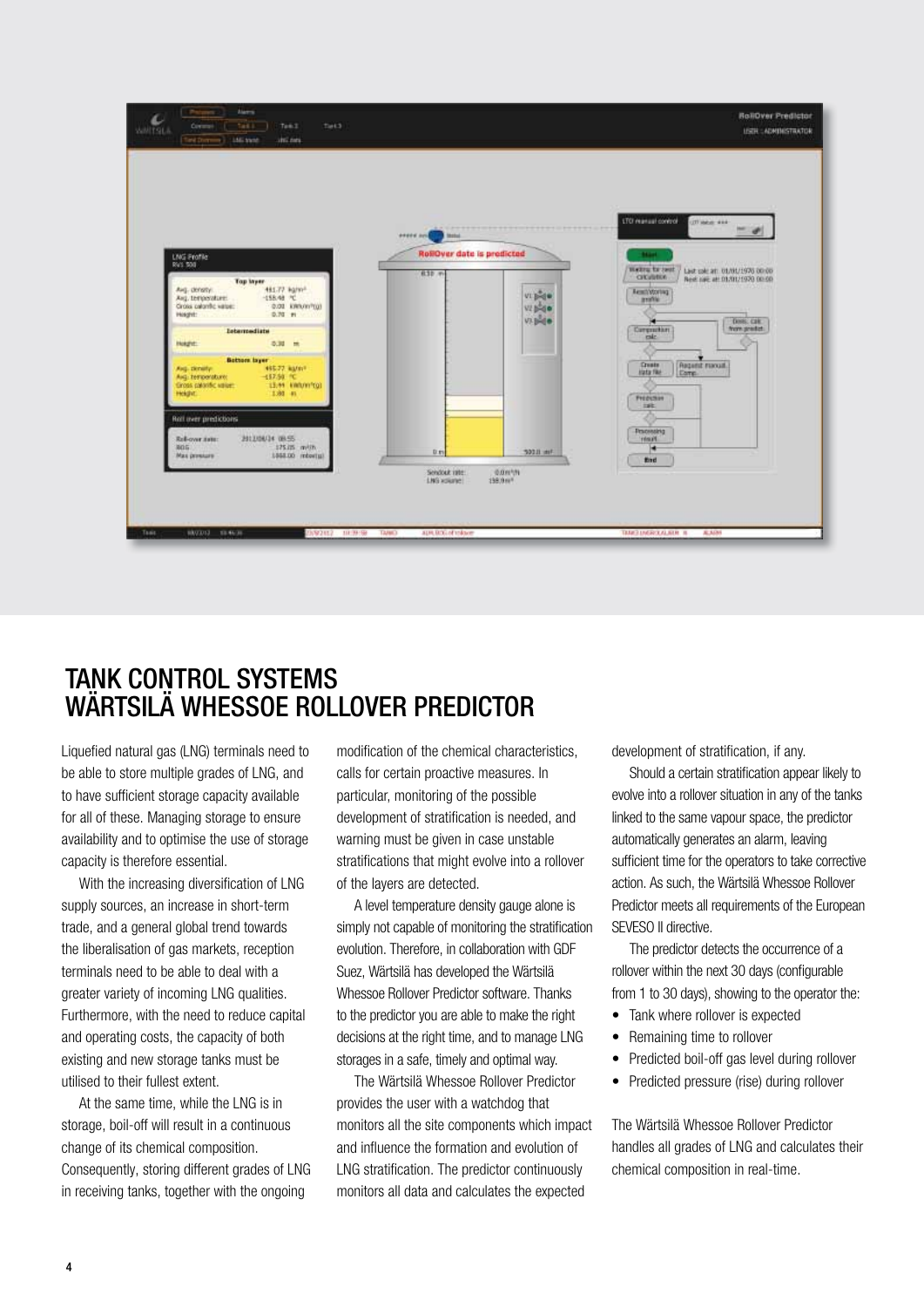



#### Automation view

- Automation system overview
- Communication status - LTD status

#### Plant view

- Tank overview with alarm information
- Site Safety devices status

#### LOG file view

- Complete log file
- Archive

#### Integrated solutions

As well as LNG rollover prediction software, Wärtsilä Tank Control System provides level, temperature and density measurement, alarm systems, SCADA systems, and data management systems for LNG and LPG terminals. With the extensive product and solutions portfolio Wärtsilä is able to offer full turnkey solutions from engineering, installations on site and commissioning to full lifecycle support solutions including services, spare parts and upgrading solutions.

The Wärtsilä Whessoe Rollover Predictor

- Predicts stratification and rollover phenomena accurately
- Facilitates operations for LNG storage tanks
- Displays tank levels, layer height, average density and temperature per layer
- Indicates plant safety devices status
- Maximises product calorific value
- Generates automatic alarms in case of rollover without any operator intervention
- Reduces operational costs.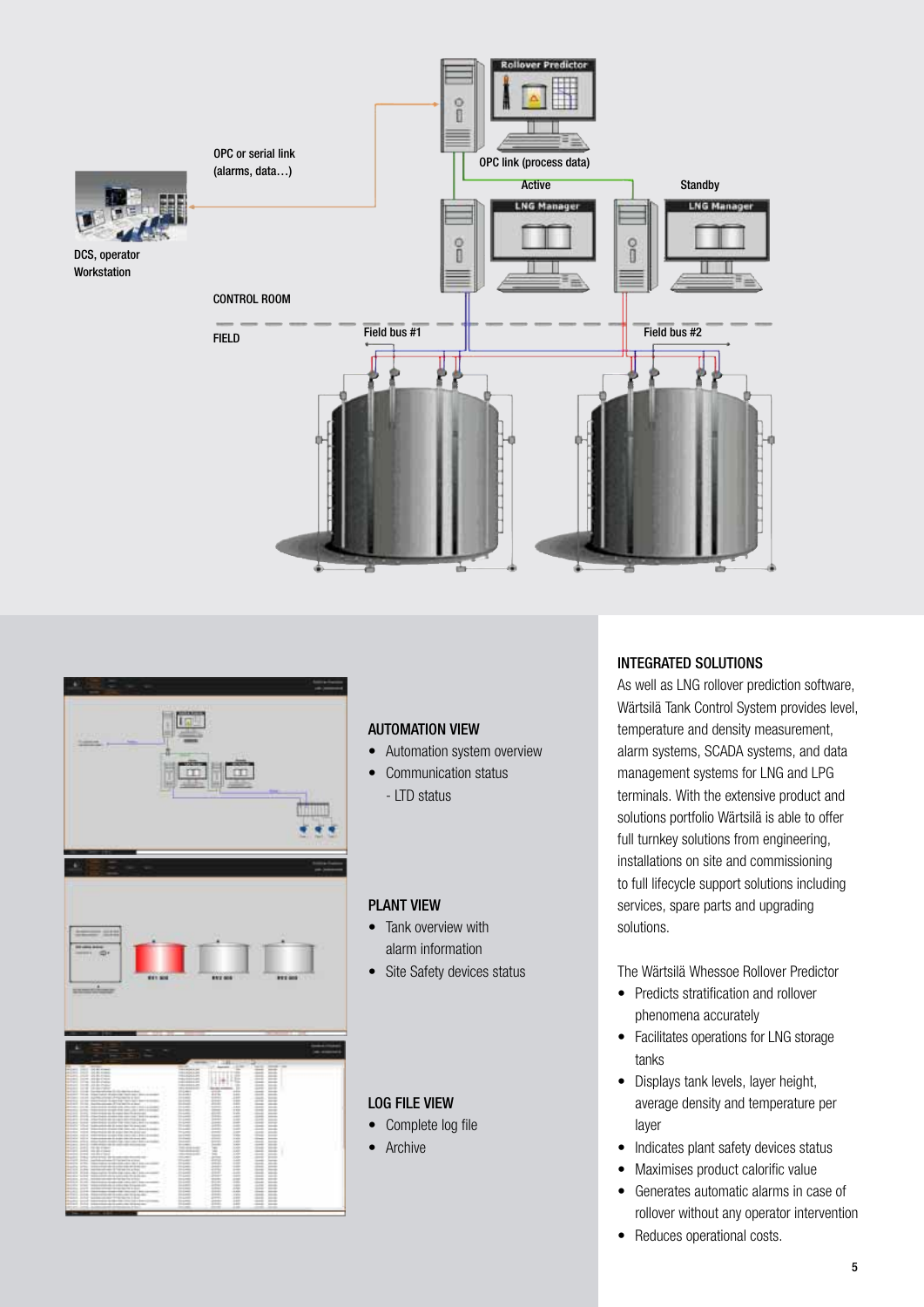

# PROJECT MANAGEMENT

Wärtsilä Tank Control Systems has a vast experience in project management serving our customers globally.

 We have an extensive background on project's customization according to the international standards, local regulations and project's specification.

Our project team is committed to deliver on time, in respect to the technical specification and expected quality by our customers globally.

The unique goal and common objective remains the customer satisfaction.

# LIFECYCLE SUPPORT

Our philosophy is to serve customers throughout the lifecycle of their installation. We are available for project conception discussions; we offer advice during the design phase, and we provide support until the operational life is finalized.

We provide OEM spare parts, modernisation and upgrading solutions, technical support, training, and maintenance on site.

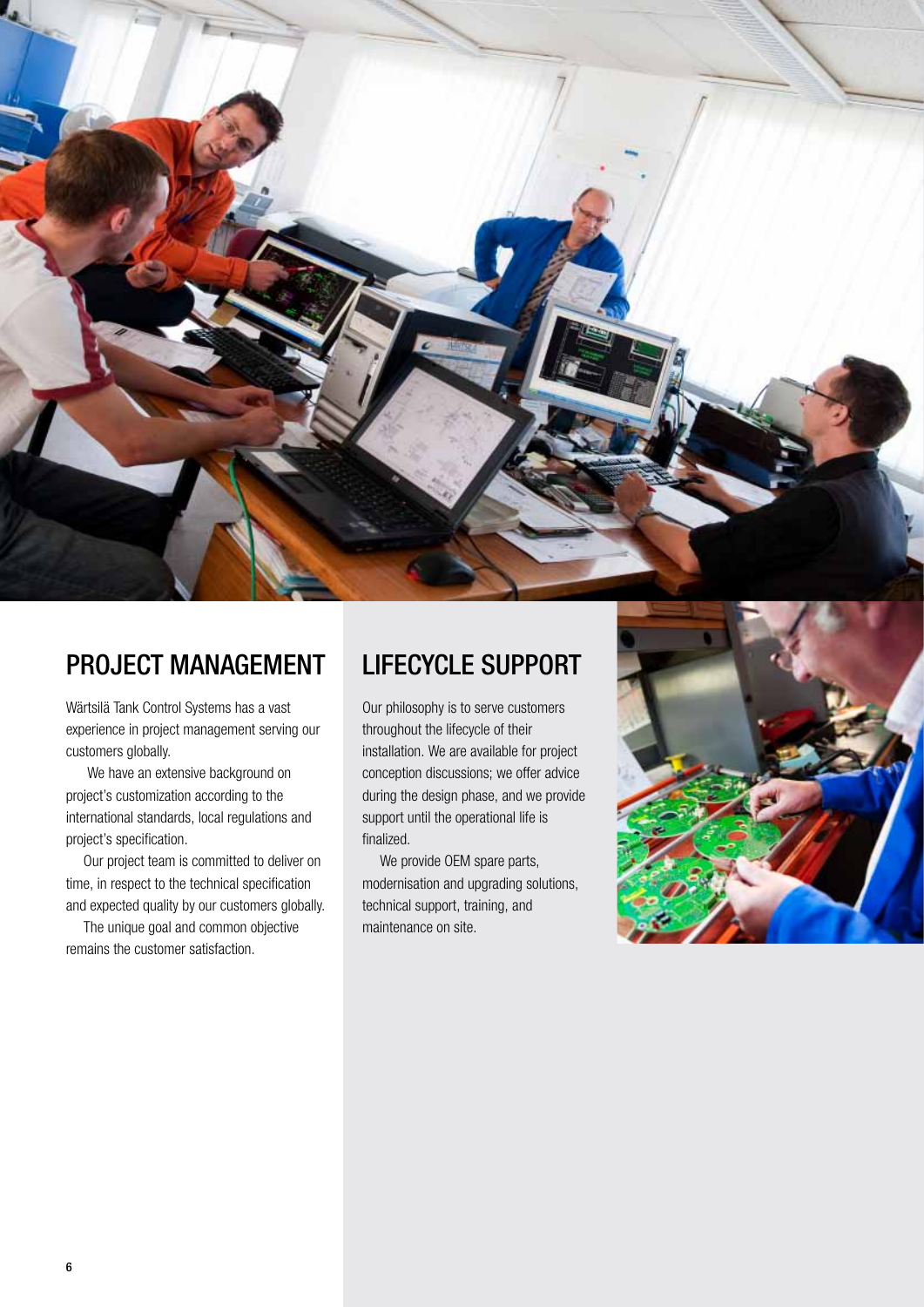

## FROM SERVICE TO **SERVICES**

A number of our customers have recognized us as their preferred service supplier to ensure the availability and cost-efficient operation of their installations. They find they get leverage from a variety of benefits by having their entire power system fully serviced by one global supplier.

Wärtsilä Services provides holistic, integrated service for our marine and power plant customers. To serve you better, we are continually broadening our range of solutions by adding products and services that further enhance the value of our one-stop-shop service and expanding our global network. We support your business, in-situ or from our numerous service centers around the globe, regardless of your equipment make.

We provide tailored efficiency solutions throughout the marine propulsion and power

plant product lifecycle in the following services product lines:

- Fngine Services
- Propulsion Services
- Boiler Services
- Electrical & Automation Services
- Operations & Management Services
- Training Services
- Environmental Services

We can tackle everything from basic support with parts, manpower and technical support to full service agreements. The work can encompass installation and commissioning, performance optimization, upgrades, conversions, and environmental solutions. Service contracts can extend from parts and manpower all the way to longterm, comprehensive contracts including performance and asset management agreements.

Wherever your installation is located, you will find a Wärtsilä Services center nearby. More than 11,000 dedicated professionals, operating in over 70 countries in 160 locations, are waiting for your call. We are never too far away to help.

This not just service, it is peace of mind – the security of knowing that your installation is covered by the world's most experienced marine and power plant services company: Wärtsilä.

#### VISIT US AT

www.wartsila.com/en/gas-systems/ tank-control-systems/whessoe